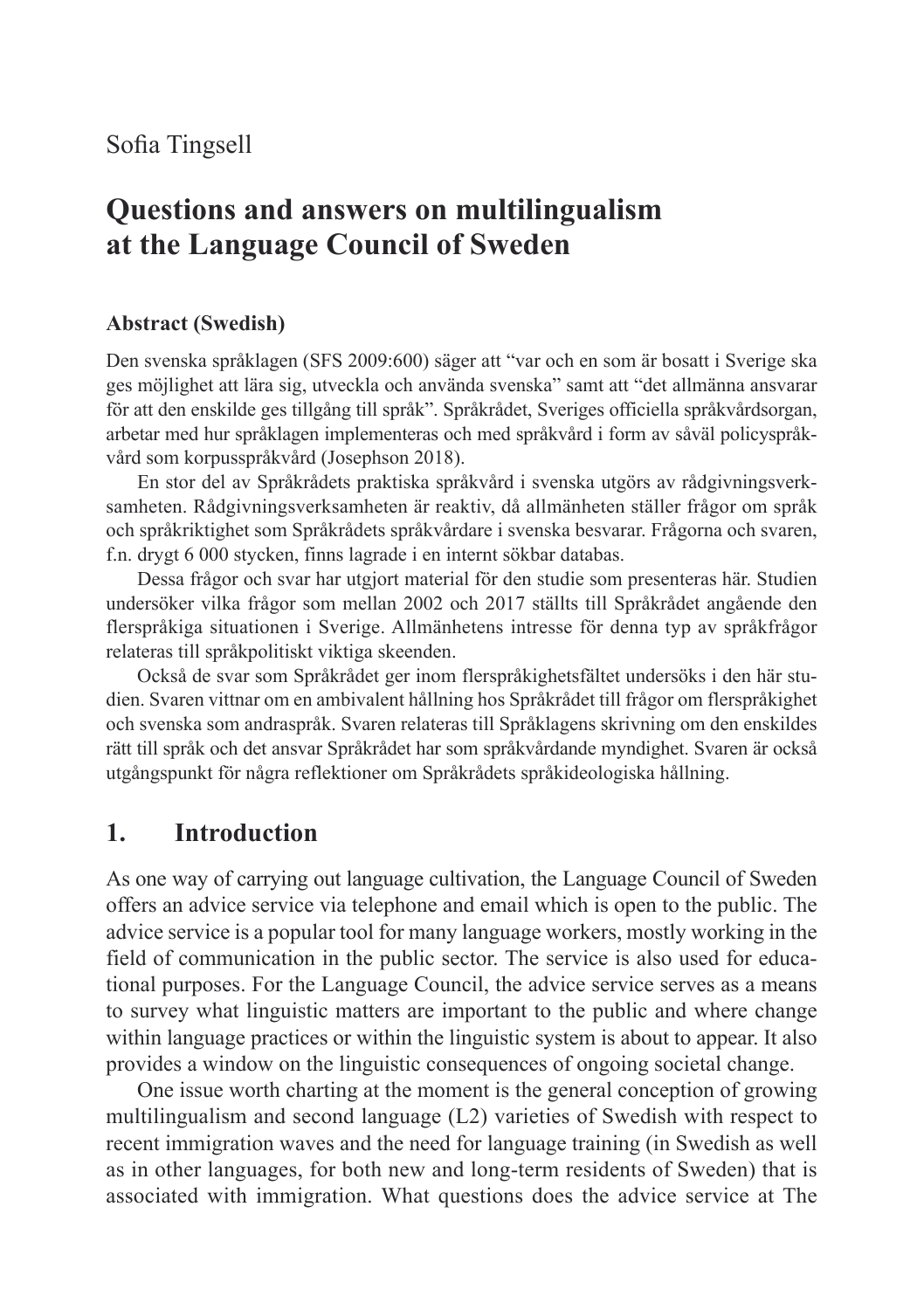Language Council receive in relation to this situation? Are questions on these matters more frequent in times of an increasing awareness of immigration-related issues?

Not only the questions are of importance; surveying the answers given by the advice service at the Council is equally important. To what extent is this traditionally quite monolingual institution prepared to answer questions within the field of multilingualism? In what way does its practice relate to the governing document for the function, the Language Act? Which ideological stances does the practice of the Language Council convey when answering questions related to multilingualism?

#### **2. Multilingualism in Sweden**

Despite the fact that many languages have been and still are spoken by national minorities as well as by large immigrant groups, Sweden has long been perceived as a monolingual society. In the 1970s, during a period of mostly European labour immigration, a political quest for multiculturalism embraced immigrant languages and the teaching of heritage languages in Swedish schools (Josephson 2018, 43ff.). Since then, the multilingual situation in Sweden has been quite familiar to the public of majority speakers.



Fig. 1: Immigration to Sweden (2-5) and emigration from Sweden (1) 1875-2015 (SCB 2019)

An awareness of linguistic diversity most likely grew during the immigration waves related to the Balkan wars during the 1990s (SCB 2018) (see Figure 1 above; immigration from the Balkans is indicated by 4). However, the awareness of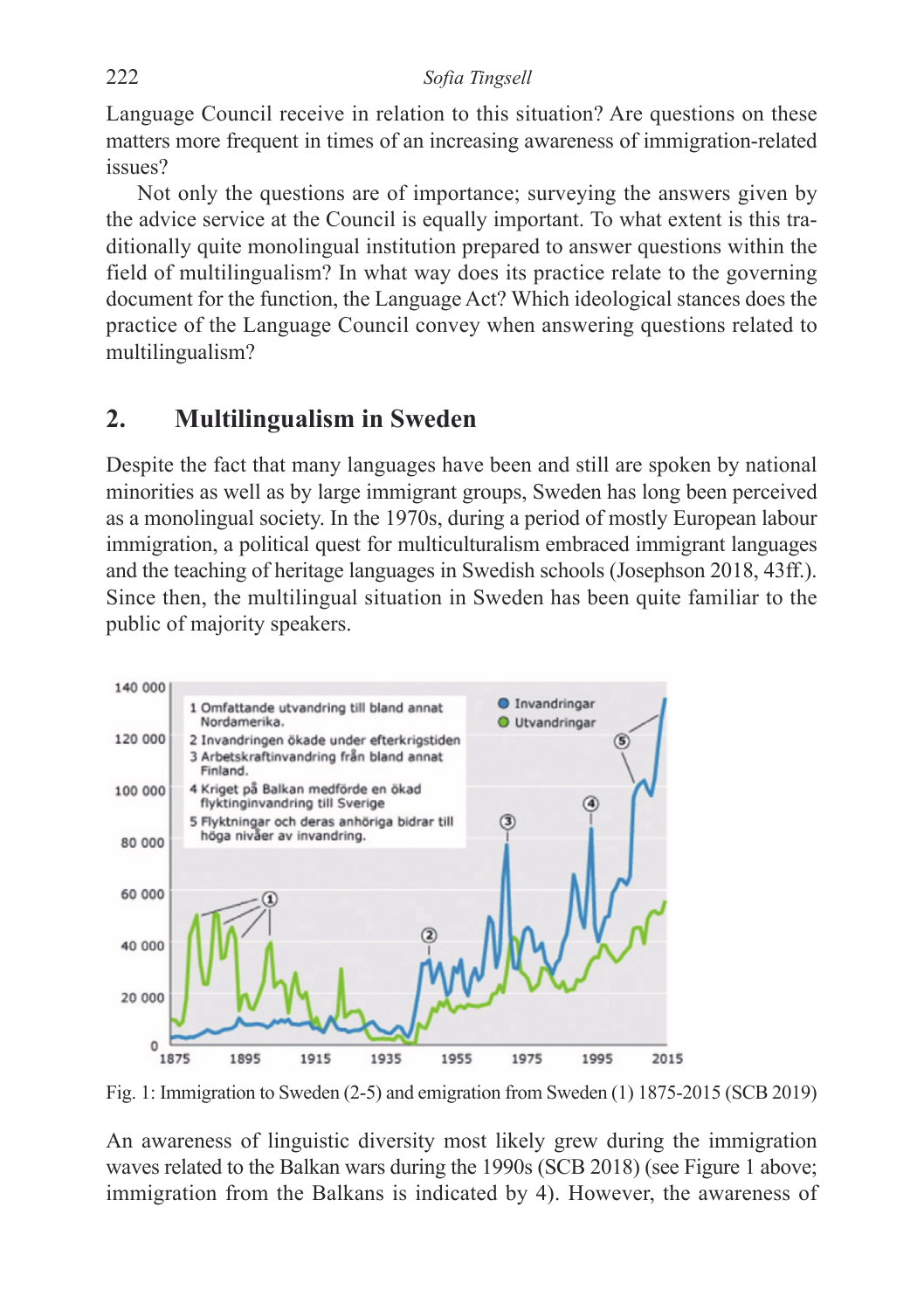Sweden as a multilingual society and as home to many L2 learners was greatly emphasised by the arrival of refugees from Syria in 2015 (indicated by 5 in Figure 1 above), when many swedes went to great lengths to offer language cafés and support structures (SOU 2017:12) etc. outside the regular curriculum of the officially financed and organised courses in Swedish for immigrants, referred to as sfi. Since then, the general enthusiasm has faded somewhat, and critical political voices have been raised in matters regarding schooling, citizenship and financial factors, etc. (see Kowalski et al. 2018).

For reasons of personal privacy, there is no national record of languages spoken in Sweden, but as of the end of 2017, 24% of the Swedish population were immigrants in the first or second generation (SCB 2018), which indicates that approximately the same proportion of the population speaks one or several other languages besides Swedish and that some of them are L2 learners of Swedish.

### **3. The Language Council of Sweden and its foundations**

The Language Council of Sweden is a relatively new institution but its ideological roots are older. This section briefly presents both.

### **3.1 The Language Council**

*Språkrådet*, the Language Council of Sweden, is Sweden's official language planning and language policy institute. It is part of a larger governmental authority, *Institutet för språk och folkminnen* (*Institute for Language and Folklore*). The Language Council employs approximately 25 people, working with Swedish and the national minority languages as well as Swedish sign language. At the department for Swedish, five linguists work on language policies and with the language advice service (Språkrådet 2019; for a presentation in English, see The Language Council of Sweden 2019).

Technically, the Language Council of Sweden was established in 2006, when several autonomous language policy agencies merged into one governmental authority. Prior to 2006, the language advice service had been conducted by *Svenska språknämnden*. Hence, the earliest material in this study (see section 4 below) stems from the work of an autonomous agency (Lindgren 2007). This, as well as the establishment of the Language Act, might affect the way in which questions are answered (see section 3.2. below). However, since the two events coincide in time, it will, in practice, be difficult to tease apart the effects of these two events. Since most of the staff from *Svenska språknämnden* were transferred to the Language Council, the practices of the advice service were not abruptly changed with the establishment of the new authority (Lindgren 2007).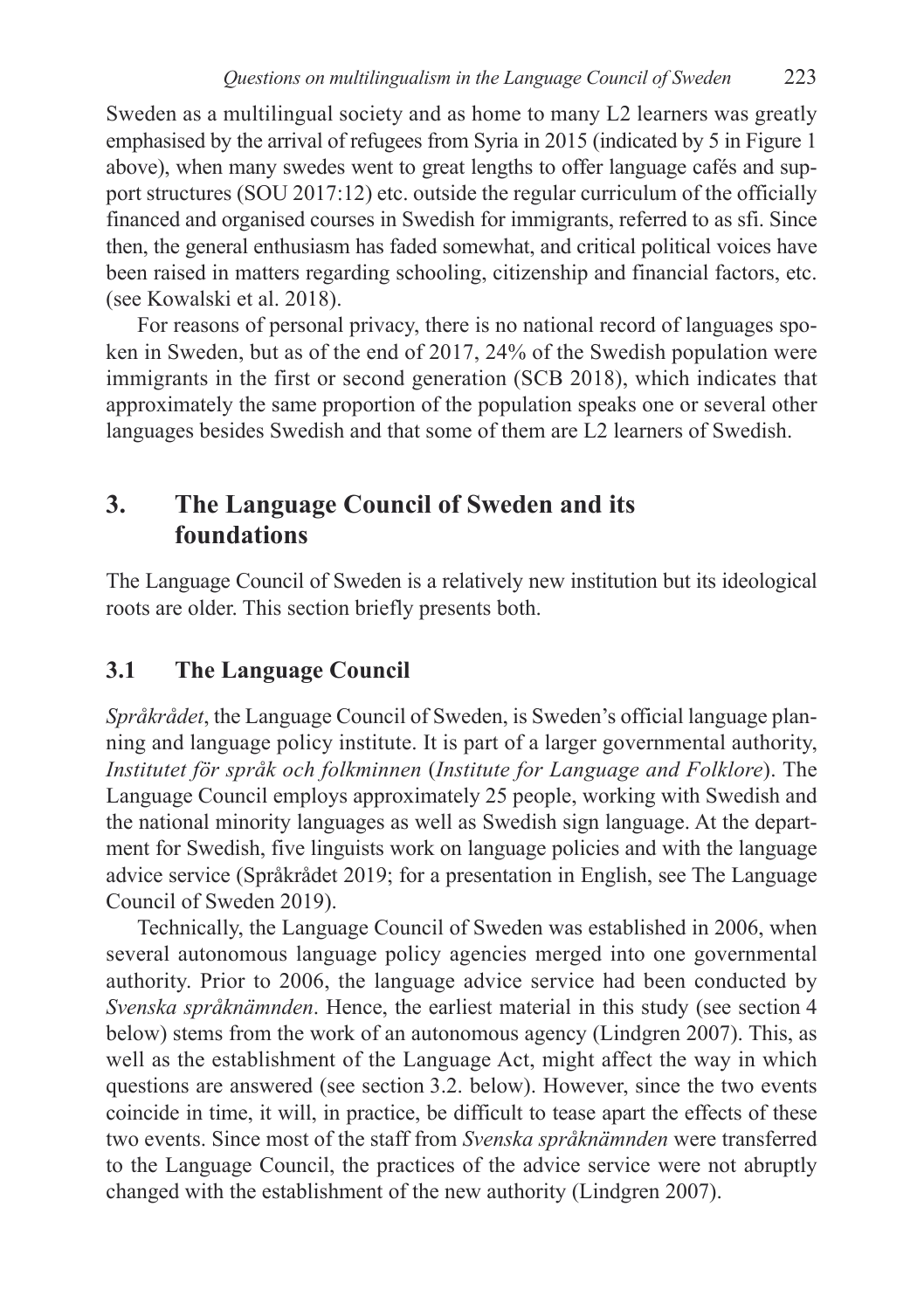#### **3.2 The Language Act**

The principal governing document for the function of the Language Council is The Language Act from 2006 (SFS 2006:900). The Act aims to protect Swedish and linguistic diversity in Sweden alongside the right of individuals to access languages, including Swedish and other languages, the languages of the national minorities, the languages of other minorities and, largely, languages spoken in Sweden. The language act was adopted after comprehensive preliminary work (SOU 2002:27; Prop 2008/09:153) on the basis of political consensus and was consistent with many decades of a multilingual language policy (Josephson 2018, 43, 57).

The act establishes that Swedish is the principal language of Sweden and, as such, Swedish is a language that "every resident in Sweden is to have access to" (SFS 2006:900, Sec. 5). Furthermore "The public sector has a particular responsibility for the use and development of Swedish" and "All residents of Sweden are to be given the opportunity to learn, develop and use Swedish" (SFS 2006:900, Sec. 14).

Languages other than Swedish and the national minority languages are mentioned in the Act, and their speakers are explicitly given the right to support from the public sector to maintain and develop their languages: "Persons whose mother tongue is not one of the languages specified in the first paragraph are to be given the opportunity to develop and use their mother tongue" (SFS 2006:900, Sec. 14) and "The public sector is responsible for ensuring that the individual is given access to language in accordance with Section 14" (ibid., Sec. 15).

Offering the advice service is one of several ways for the Language Council to fulfil its obligations as imposed by the authorities. The advice service caters to the general public and to professionals in need of language advice. The advice service is reactive; within this function, the Language Council does not set the agenda. Instead, the Council answers questions put forth by others. The stock of questions offers a possibility to identify specific language issues that engage the language users. The questions mostly concern correctness, and more seldom matters of language policy. The language counsellors at the Council answer approximately 7,600 questions via email yearly.

#### **3.3 Theoretical foundations of Swedish language policies**

In his book *Språkpolitik* (*Language politics*) of 2018, Olle Josephson presents a set of three contrasting conceptual pairs that may influence language politics: linguistic essentialism or social constructivism, national language or linguistic rights and cultural heritage or functional perspectives. Josephson does not view the different perspectives as mutually exclusive but suggests they may be used as tools to probe the perspectives on a given language issue (Josephson 2018, 61ff.).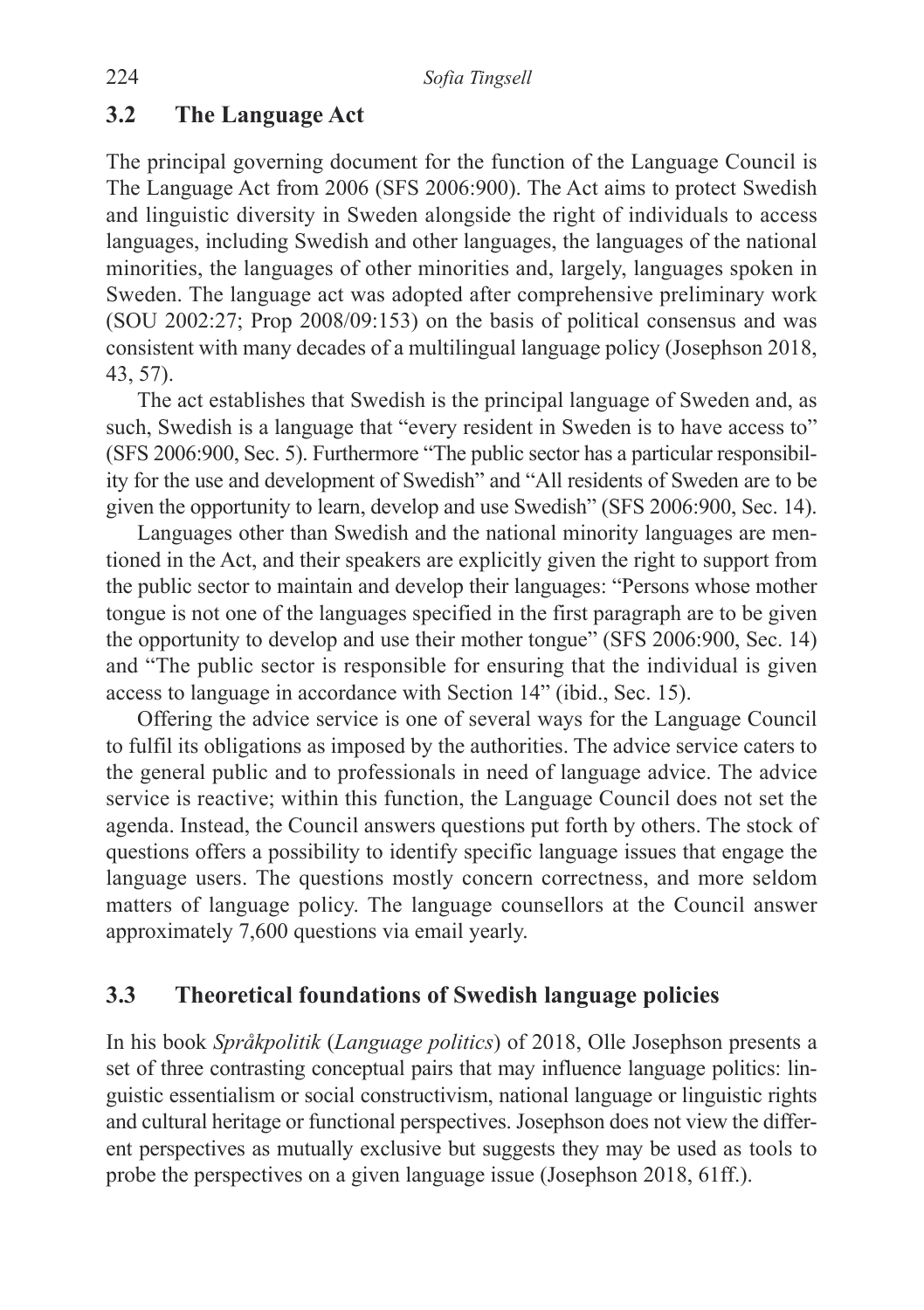However, Josephson claims that some perspectives have been prevalent in the practices of language policies in Sweden. One is the essentialist perspective. The practitioners of language cultivation have been occupied with issues concerning what words or structures or varieties "exist" in a language (Josephson 2018, 67). Practitioners of language cultivation have also been inclined to view groups of languages or speakers as fixed and static (Josephson 2018, 64), e.g. first language (L1) speakers vs. L2 speakers.

The other dominant perspective within the practices of language policies in Sweden is the functional one, which has a long tradition in the language cultivation literature. Words and structures that facilitate communication are preferred, and functional arguments have been considered more valid than others, and still are (Josephson 2018, 82).

Present-day language policy makers, Josephson claims, are not eager to come across as essentialists (Josephson 2018, 67). Nevertheless, even the relatively new Language Act comprises essentialist ideological material when establishing named languages as the object of legislation, with Swedish as a (one) principal language for Sweden (SFS 2006:900, Sec. 4).

The Language Act was indeed a product of many years of multicultural and multilingual policy (see section 3.2 above) but despite the fact that heritage language instruction was looked favourably upon, not much interest has actually been shown in multilingual development in individuals or in society. Hyltenstam/ Milani (2012) describes the situation as one of disinterest, but without hostility, in multilingual matters.

### **4. Material and method**

The e-mail questions and answers provided by the advice service at the Language Council are archived digitally in an internally searchable database; at the moment of writing it comprised 6,343 questions from the period 2002-2017. This timeframe offers material produced during the time several policy questions were debated, such as the first political claim for language testing for citizenship in 2002 (Milani 2008), the legislation of the Language Act (an event stirring language professionals whilst leaving the general public indifferent) and the rise (and fall) of interest in L2 teaching for newly arrived immigrants from Syria in 2015 as well as material from periods when language issues were not at the centre of public attention.

In order to find questions and answers relating to the multilingual situation in Sweden, I searched for questions and/or answers including one or more of the words *invandrare* (*immigrant*), *andraspråk* (*second language*) and *flerspråkgig*(*het*) (*multilingual*(*ism*)). In the database, every question is linked to the answer provided by the Language Council, and hence questions not contain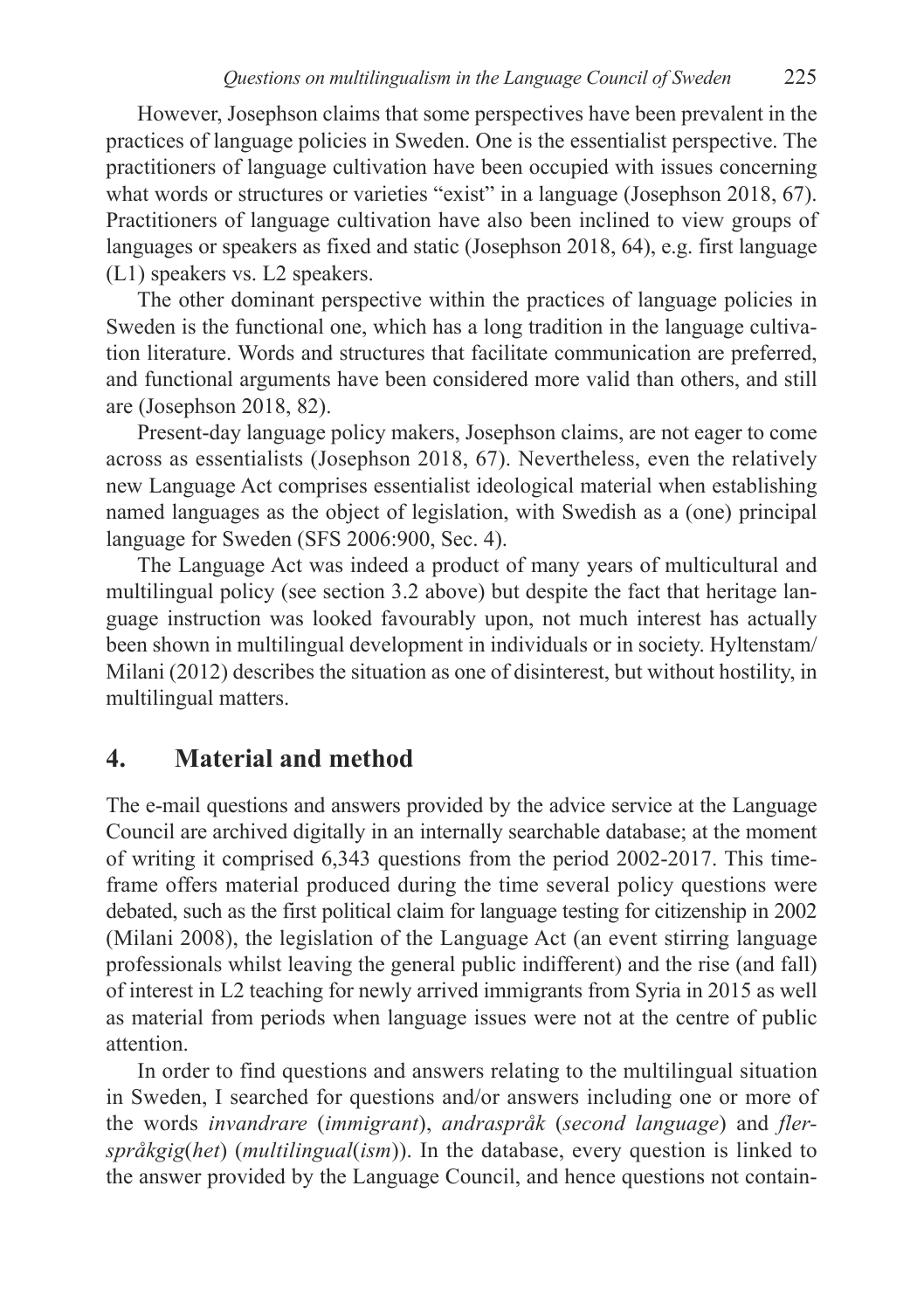ing one of the search words constitute part of the sample if the answer contains a search word and vice versa. Some questions and/or answers contain more than one search word and will thus appear twice (or more on a few occasions) in this sample. I chose not to manually adjust the numbers accordingly. Numerical data are merely used for illustrating proportions.

Thus the questions and answers contain 487 question-answer pairs encompassing (at least) one of the search words. I manually went through the questionanswer pairs comprising the search words. In the event of a search word not appearing in the actual question or answer, as in cases where it was used in a signature or byline (*N.N.*, *teacher in Swedish as a second language* is one frequent instance, or the search word *second language* which amounts to almost 90% of the total result for this search word.), I removed the excerpt from the sample.

The questions and answers are all in Swedish in the material; here, I have translated them into English.

#### **5. Results: the Questions**

The questions in the material were categorised as presented in the following sections. The categories are formed from the material according to recurring themes and, in some cases, recurring questions.

#### **5.1** *Immigrant*

The search word *immigrant* appears in a large number of question-answer pairs (274 pairs). The questions revolve around a limited number of themes, predominantly about the word itself and its sociolinguistic connotations, compounds denoting ethnicity (*Swedish-Somalian*), immigration and language learning as an alibi for asking a generic question, people identifying themselves as being immigrants and, finally, questions about the L2 field. Many of the questions including the word *immigrant* seem to originate from professionals outside the L2 field, such as journalists and professionals in the education sector whose training did not include L2 issues.

The most frequent questions are about the word *invandrare (immigrant)* itself and its (near-)synonyms, as in example 1).

1) I work as a copywriter and am currently producing printed material in which we wish to use the phrase *new-Swedish design*. Now, we are not sure about the word *new-Swedish*. Does that have any negative connotations or is it standard for a person who recently got Swedish citizenship?

Related questions concern words, especially compounds, denoting (perceived) ethnic groups, as in example 2).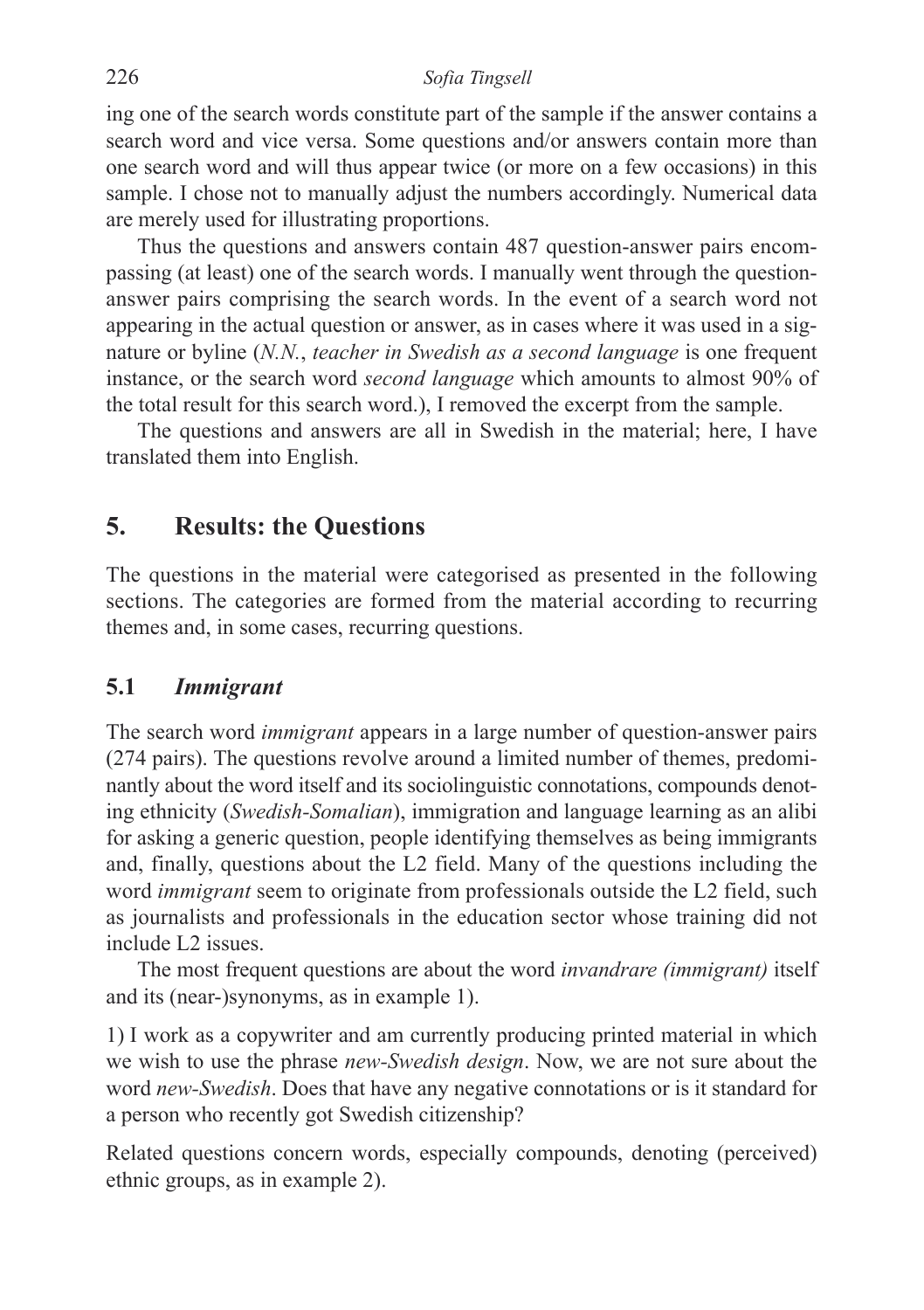2) I am writing a dissertation on Somali migrants in Sweden. The dissertation is in English and then I use the compound "Somali-Swedes" or "Somali-Swedish". [...] When writing the Swedish abstract, I found it hard to maintain the English logic. Is it possible to say *somalisk-svenskar* or *somalier-svenskar* or *Somaliasvenskar*?

Many e-mails contain material in which immigrants or immigration is not at the heart of the question but somehow related to it, as in example 3), where immigrants are taken as an alibi for asking an (unrelated) question about the corpus. In example 3), the questioner prefers the verb *tala* ('speak') to the (near-)synonymous *prata* ('talk'), and gives examples from contexts in his/her everyday life when he/ she thinks the words are used incorrectly. The reason given for worrying about a perceived linguistic change is that immigrants may not learn the "correct" use of the word pair.

3) I find that people overuse the word *talk*. They *talk weather.* And when calling a logistic company you get to speak with their "talker" (= voice mail). There is a danger in this overuse of the word *talk*. Our immigrants will never learn the correct use of the word *speak*!

The material relating to *invandrare* also contains questions about the corpus asked by individuals who explicitly identify themselves as being immigrants, hence the presence of the word *invandrare*, and legitimise the question as coming from a learner who needs information on their new language, as in example 4):

4) I am an immigrant and I have studied Swedish as a second language, course B, but I want to learn more about the Swedish language. [...] Can you help me?

The e-mails in the material also include some questions on the L2 field in general, e.g. a question from a headmaster asking about whether to teach English alongside Swedish as an L2 and questions on the number of speakers of various languages.

## **5.2 (Swedish as a) Second language**

The search word *second language* is present in 285 e-mails, of which 250 contain the search word in the signature of the writer. This fact alone is noteworthy: teachers of Swedish as a second language contact the advice service but mostly not about issues concerning second language theory, practice or policy. Most questions from this group concern issues relating to the language corpus, most often traditional correctness issues that are equally relevant for Swedish as an L1.

However, about 30 questions concern the field of second language itself. The term *(Swedish as) a second language* seems to be associated with questioners who are familiar with the field of L2 related material and research, which tells us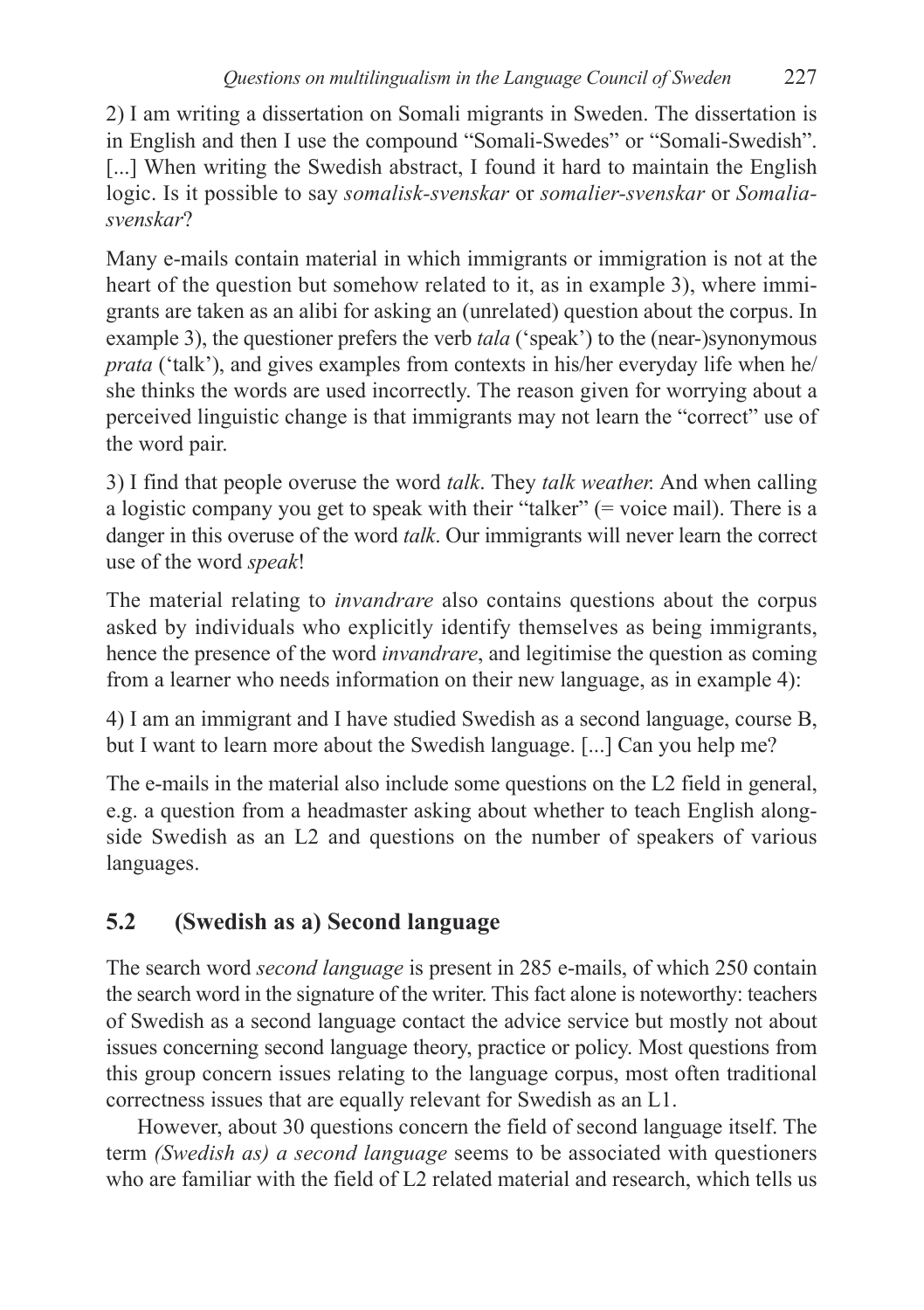something about the term's exclusiveness to language for special purposes. More often than not, these questions get down to the core of the research field, concerning issues such as the effects of mother tongue instruction, as in example 5):

5) Can you advise me on articles about the effects of mother tongue instruction on learning an L2?

## **5.3** *Multilingualism*

E-mails containing the search word *multilingualism* (N=36) mainly relate to questions on multilingual families and raising multilingual children, as in example 6) below:

6) How should we use languages in our family to promote multilingualism in our children?

Some questions concern terminology within the field of multilingualism, as in example 7):

7) I am active in an outdoors association. Many participants in our activities are born abroad, so they are multilingual. Naturally, it is not a problem for us that people are multilingual, but we need to know if someone does not speak Swedish very well so that our guides can be prepared for that. Now to my question: how do we phrase this, without using the word "multilingual". Multilingualism is not the problem, and I am not trying to be negative, but the problem is the lack of knowledge of Swedish. Is there a neutral term for that? We wish to know if someone is a non-speaker of Swedish.

## **5.4 A (tentative) summary**

To tentatively sum up this section on the questions on multilingualism before heading to the answers, we may note that the public does address the Language Council with questions concerning the multilingual situation. Many of the questions concern the labelling of the situation or the individuals and groups in it. There are also quite a few questions that, from a linguistic perspective, are rather irrelevant to the multilingual situation, but that somehow address the situation, indicating that the public considers them relevant to multilingualism. Language professionals within the educational system, in turn, ask questions about second languages that concern the core of the multilingual field. Such questions are also asked by multilingual families. Questions on the multilingual situation do not seem to be affected by societal changes or debates on language policies.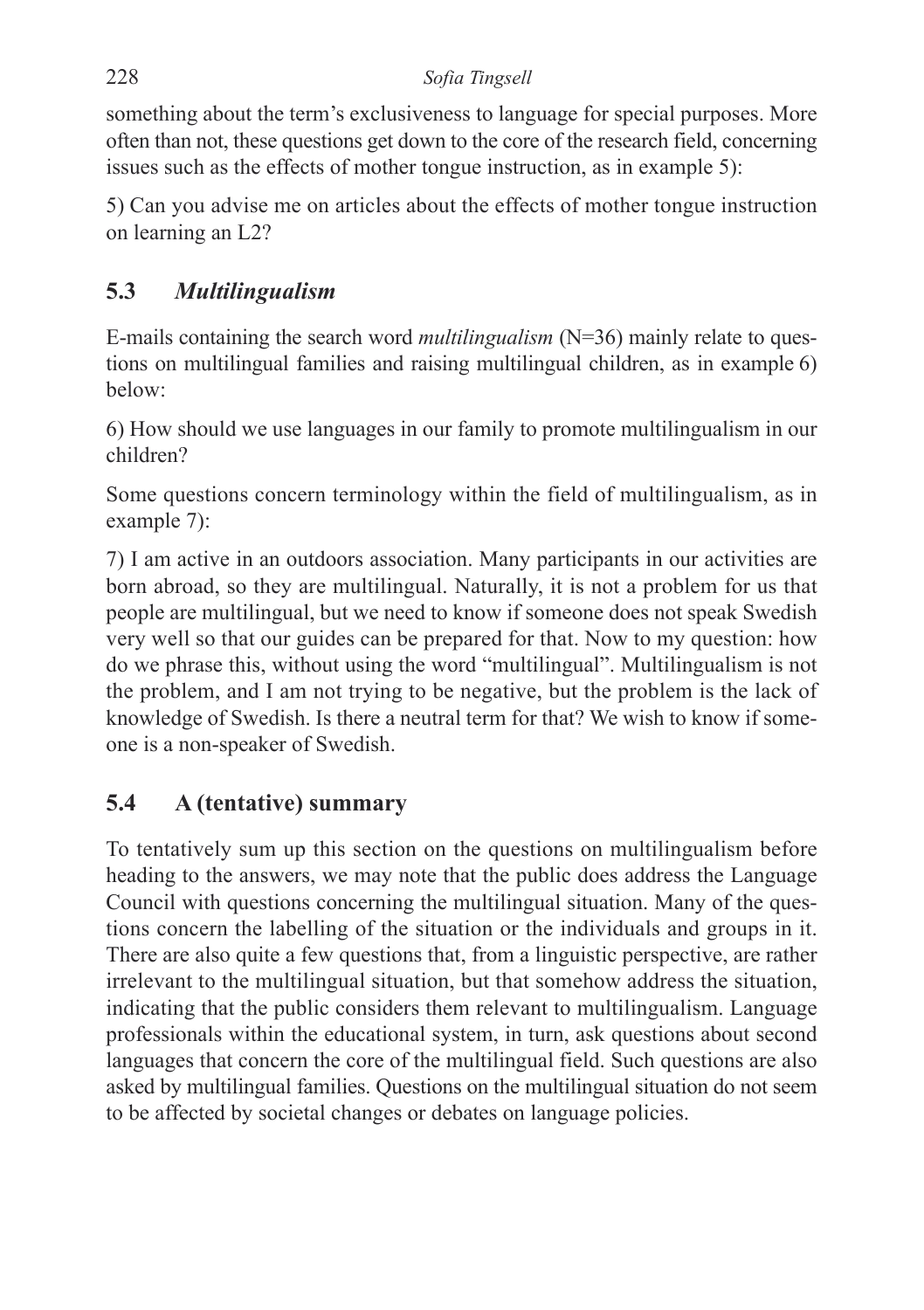## **6. Results: the answers**

The answers from the Council fall into three major categories. The first one offers advice within the field of L2, on corpus-related questions, learning and language policies. A second category (presented together with the first category in 6.2 below) comprises answers where the question does not concern the L2 field, but where the answer nevertheless offers information within that field. The third category comprises answers where the counsellor claims not to be able to answer questions within the L2 field.

Answers relating to the L2 field are quite common in the material as a whole, making an estimation of tendencies difficult to discern. There may be a tendency towards more answers falling within category one during the latter part of the period. However, answers from all categories are present in the material during the entire time span.

## **6.1 "***Yes, we answer all kinds of questions* **…"**

When asked a question in relation to the L2 field, some answers are helpful, almost programmatically stating the Council's interest in and knowledge of the field. Example 8) below is part of an answer to quite an atypical, nevertheless interesting, question from the public about the mission of the Language Council.

8) Yes, we answer all kinds of questions relating to Swedish, regardless of whether they concern Swedish as a first, second or third language.

The answer in example 9) suggests that there is an awareness and perception, among the counsellors at the Council, that the L2 field is relevant but new to them:

9) Previously, the Language Council was concerned with Swedish only, since the linguistic situation was dominated entirely by Swedish. Today, Sweden is multilingual and we work with other languages as well, including Swedish as an L2.

In a few cases, awareness of the multilingual situation among language users in Sweden comes across in an answer that does not call for such an angle, as in example 10), which is part of an answer to a question on when to use abbreviations:

10) The comprehensibility is generally lower when using abbreviations, not least in communication with young people and people with Swedish as their L2.

## **6.2 "…** *we are not very good at Swedish as an L2***"**

Section 6.1 presents one answer which quite programmatically states that questions on Swedish as an L2 are within the realm of competence of the Council. Interestingly, the material also contains an answer which, almost as programmatically, denies the competence of the Council within this field, as is the case in example 11):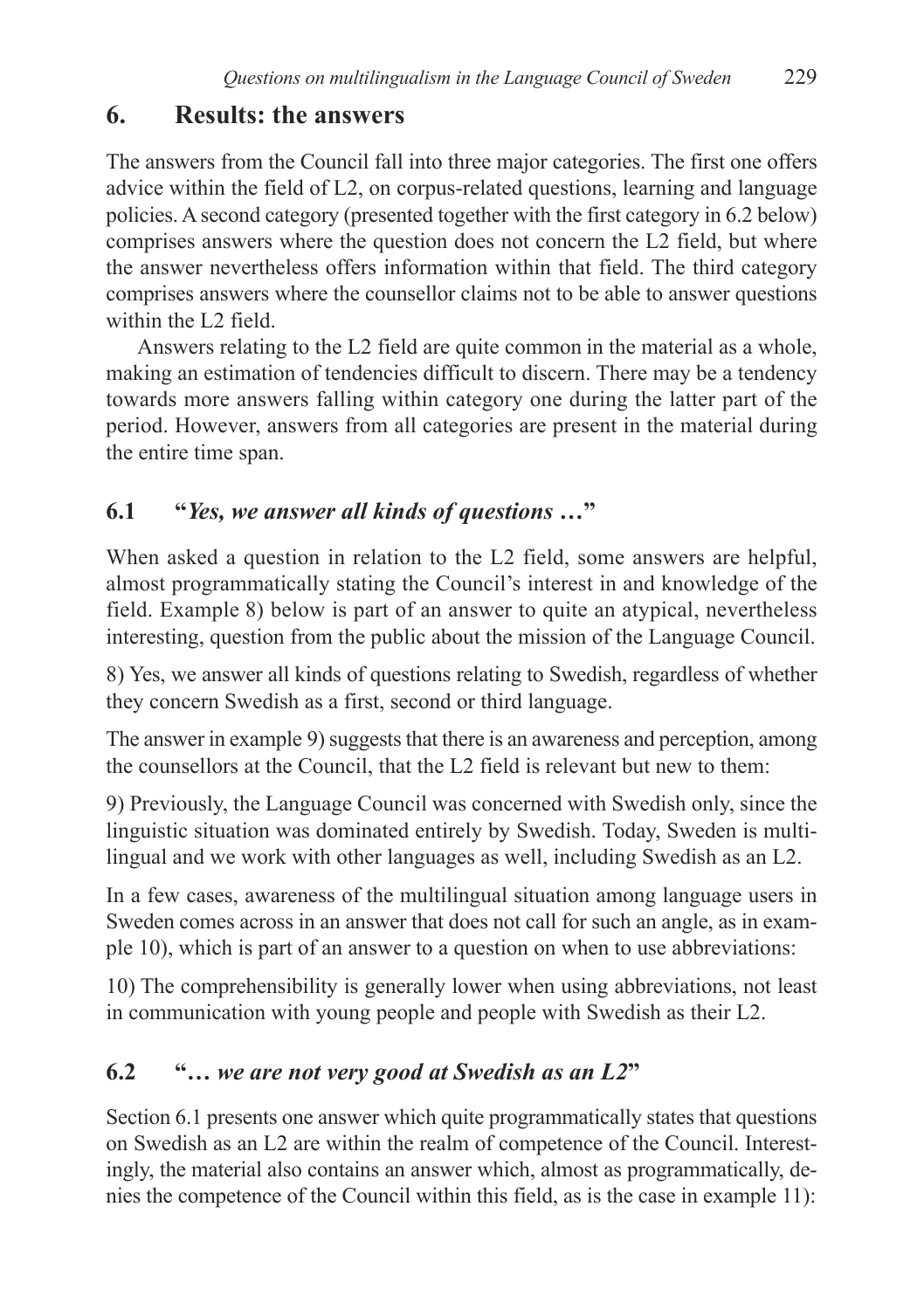11) … at the Language Council, we are not very good at Swedish as an L2: our expertise mainly concerns Swedish as an L1.

The question eliciting this answer concerns the correct presentation of valency in Swedish NPs in the context of a lecturer on Swedish as a foreign language wishing to explain the rules for such NPs to her students. The answer focuses entirely on this context (see example 12) below), rather than on the linguistic phenomenon, which is of interest in L1 Swedish as well.

12) … It is possible that an experienced teacher of Swedish as an L2 knows of rules for this kind of NP. I recommend you contact …

Possibly related to a disinterest in answering questions on Swedish as an L2, the attitude towards learner language in example 13) below may be described as less than enthusiastic. It presents an answer to a question on what the Council considers to be "correct language".

13) There are many possible answers to your question. One is that we can draw a clear line between correct and incorrect in very few cases. Those are deviations from standard Swedish produced by those who have not yet fully mastered Swedish, i.e. children and learners of Swedish as an L2. Examples are word orders such as *Igår jag gick* [*Yesterday*, *I went*, violating the Swedish V2-rule]. Such deviations are simply incorrect. They are ungrammatical and no adult native speaker of Swedish would produce them. Even native speakers sometimes produce careless mistakes …

In very few cases, the answers seem to convey irritation with the L2 learner him/ herself. Example 14) below is one such, very rare, case. The question eliciting this answer was asked by a learner with obvious communicative challenges. The question, however, is quite understandable and clear: a learner of Swedish as an L2 wishes to know where he or she can complete his/her language course in Swedish for immigrants after having had to interrupt his/her studies on a previous occasion.

14) We do not teach Swedish as a second language. Kind regards, NN.

The answer in example 14) conveys correct information per se but the answer is unnecessarily short. Some information on where to turn for advice on Swedish for immigrants would have been helpful, considering how difficult it must have been for a person with very limited language proficiency in Swedish to formulate and send this email in the first place.

In summary, the answers suggest that the Council possesses theoretical expertise as well as practically oriented awareness of the societal multilingual situation. At the same time, some answers display very little of this expertise, resulting in a somewhat unclear picture of the practice of the function.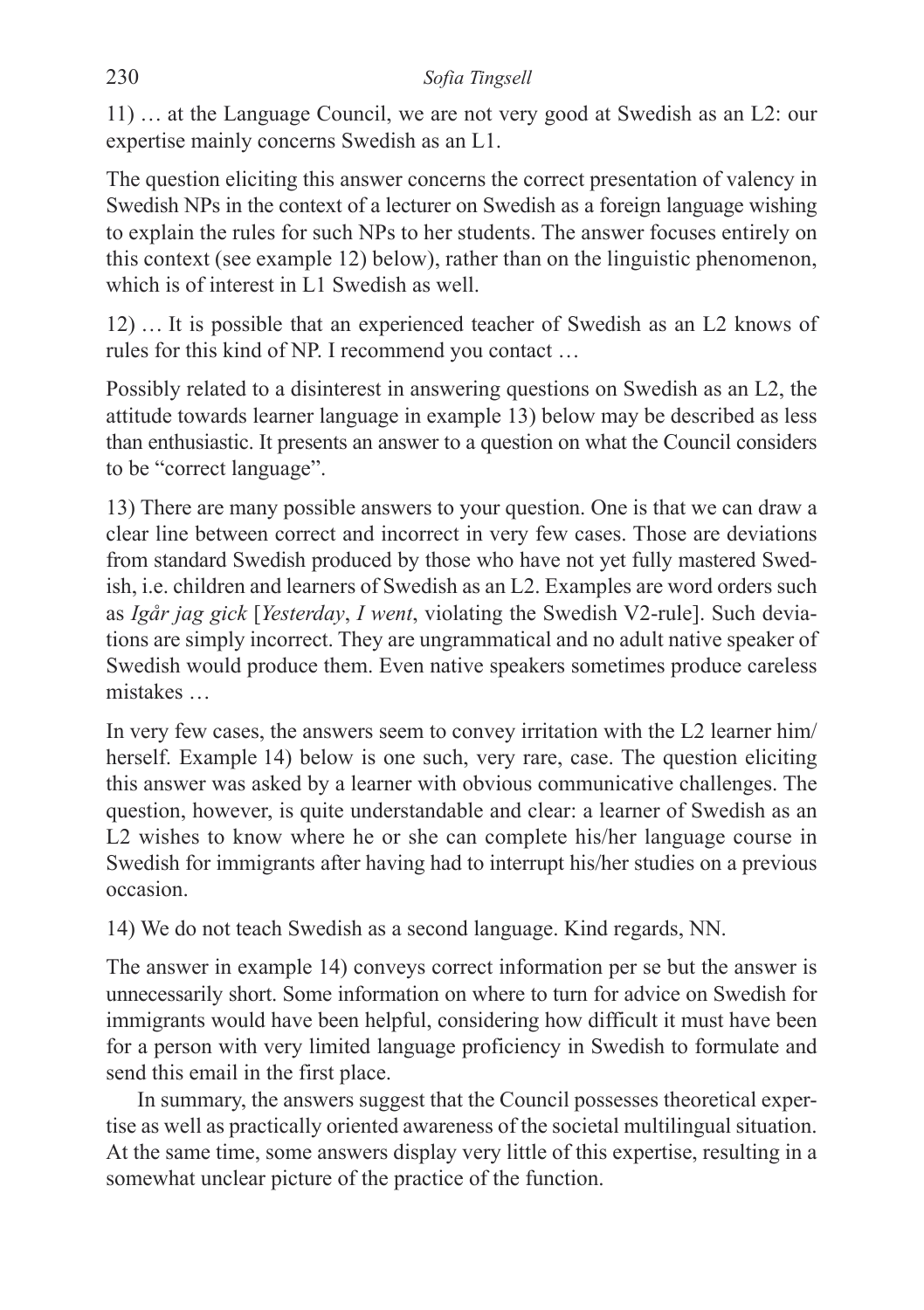### **7. Discussion**

The questions to as well as the answers from the advice service at the Language Council are discussed in the following sections. The questions on multilingualism originating from people without institutionalised language policy functions are mainly discussed in terms of being so few in a societal context in which we might expect a great interest in multilingual matters.

### **7.1 Why so few questions?**

When going through the e-mails containing questions on the L2 field, one could ask why there are so few of them. Then again, is 10% of the harvest actually few, or is it, on the contrary, quite a few? It is, of course, impossible to judge what an accurate number of questions within the L2 field would be, but the fact that approximately 25% of the Swedish population is likely to have Swedish as an L2 ought to make one wonder about this result as recently, language tests for citizenship and mother tongue instruction in schools have been central issues in the cultural political domain.

Nevertheless most questions relating to the search words concern the corpus and what words to use to denote people from abroad. This makes it conceivable that 1) there is an ongoing discourse on immigration in which people wish to use politically correct language practices and 2) when discussing immigration, language is not at the heart of the discussion, since very few questions on the actual L2 field make their way through to the Language Council. There is, of course, another possibility as well. Questions on immigration and language practices could, in fact, be lively, although people do not contact the Language Council for advice, perhaps not knowing that there is an expert body to consult before drawing conclusions. The fact that multilingualism has been discussed in the media in political contexts in which quite linguistically naïve solutions to multilingual issues have been put forth may suggest that this is the most plausible interpretation of the results.

There is also a possibility that people are aware of the fact that there is expertise available within the field but that they do not turn to the Language Council for that matter. The Language Council may be perceived as an institution that deals with the difficult marginal cases of linguistic correctness, when everything else, in terms of normative sources, has been exhausted. If that is the case, few would turn to the Language Council for questions on more fundamental matters. (See sections 7.2.3-7.2.4 below for a discussion on what the Language Council communicates about their role as an authority within the L2 field.)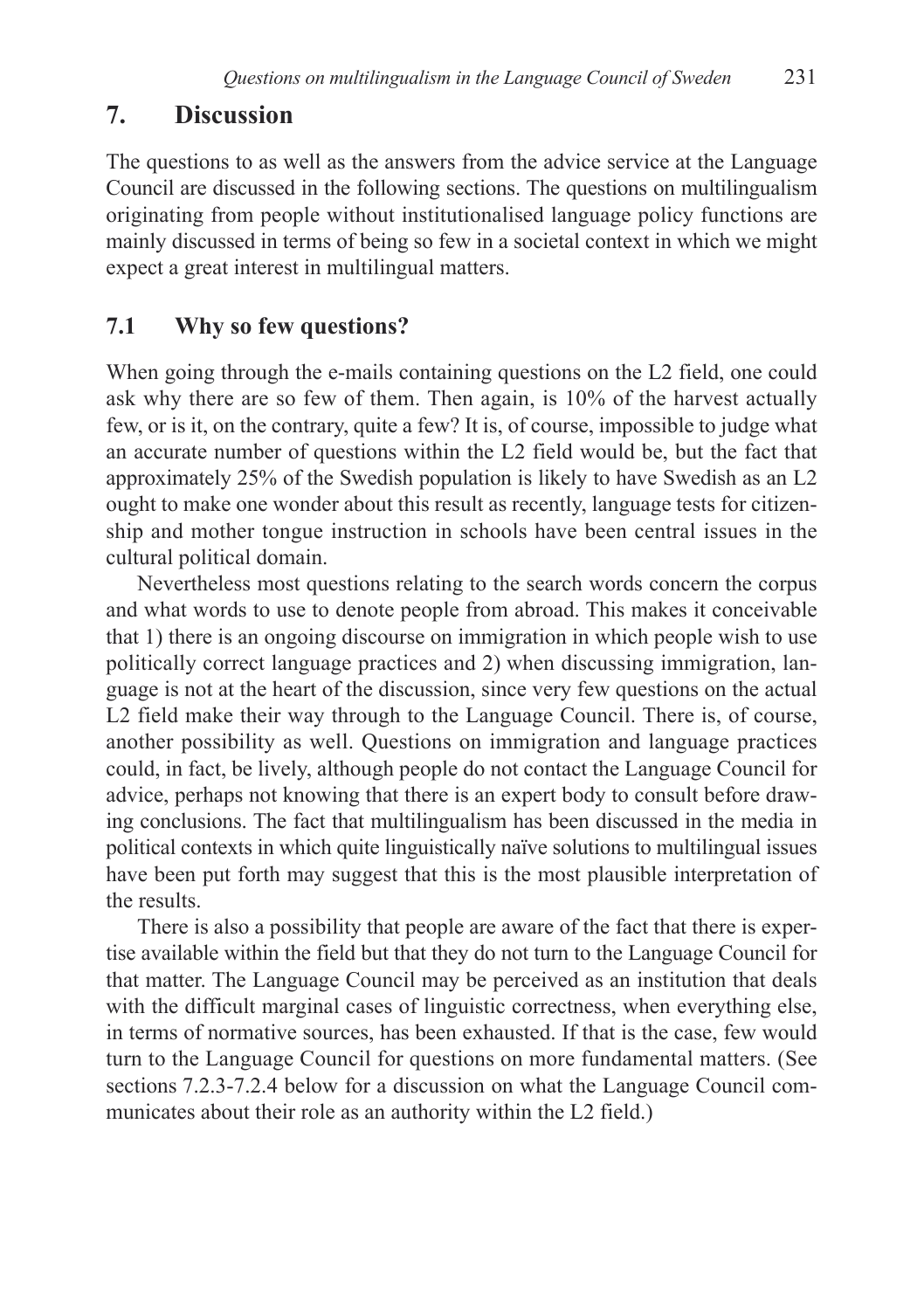### **7.2 The answers: inconsistency and inexperience**

The answers presented in section 6 above are discussed in relation to the governing documents of the Language Council as well as in relation to language policies.

#### 7.2.1 Answers over time

The corpus, being as small as it is, does not reveal tendencies regarding the willingness of the Council to answer questions within the L2 field. It is clear, however, that the counsellors themselves, at some point, are under the impression that questions on language learning and multilingualism are new to the Council (see example 9) above) and that there is an increasing expertise at the council within the field.

### 7.2.2 Inexperience within the field

While avoiding going into discourse analytical detail, I still wish to comment on a few passages in the answers regarding the L2 field. It seems rather clear to me that the counsellors do possess fundamental knowledge and an interest in the field of language acquisition but that the answers sometimes convey a certain unfamiliarity with the issues or the terminology, or sometimes even clumsiness in communication about L2 matters or with L2 speakers.

The unfamiliarity, this time regarding terminology, comes across in example 9), where the Council states its willingness to answer questions on languages *other* than Swedish, including Swedish as an L2. The counsellor, being under some time pressure, may well have slipped on the keys of the keyboard, but nevertheless, it is quite a fundamental issue for the L2 field not to treat L2 varieties of a language as separate from that language. The advice in example 8) above constitutes yet another example of the counsellor being somewhat unfamiliar with L2 discourse when stating that the Language Council is concerned with Swedish as a first, second or third language. There is indeed research conducted within the field of third language acquisition but the fundamental issue in this case is whether the Council has expertise in Swedish as an L2. The information on the third language interests of the Council, if anything, clouds the message.

An even more fundamental question on the L2 field, perhaps particularly in the context of (post-)native-speakerism (Houghton/Hashimoto (eds.) 2018), is the readiness to make a distinction between "mistakes" and "errors", as in example 13). According to this answer, there is a clear line between errors, which are produced by learners only, and "careless mistakes", which are produced by native speakers. Theoretically, it is difficult to uphold such a distinction. Furthermore, learner language is variant and deviations from a standard may just as well be mistakes (Selinker 1992), even for L2 learners. If there is, indeed, incorrectness in a language, it may well be produced by native speakers as well.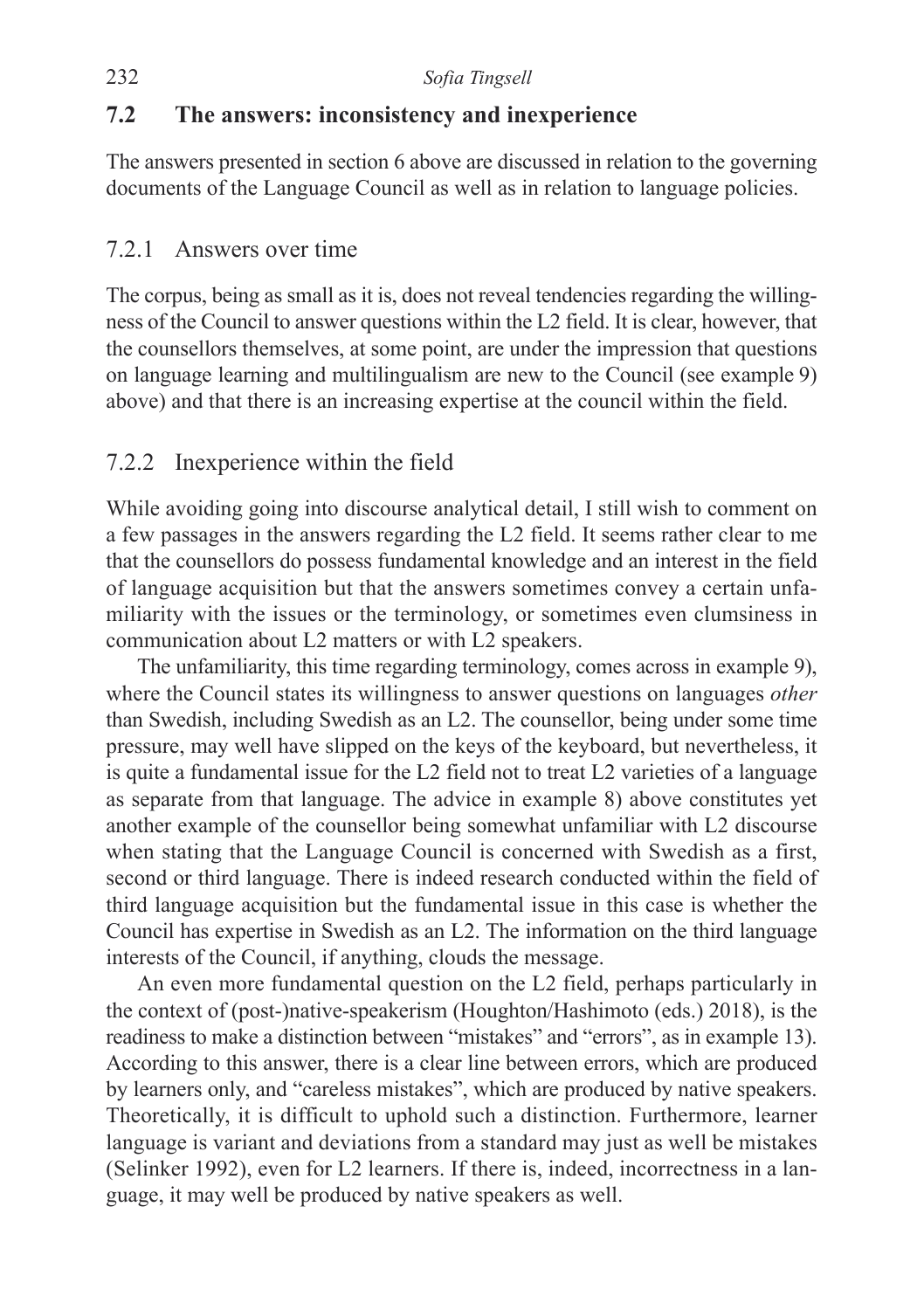Not only the phrasing suggests that the counsellors are (sometimes) unfamiliar with the L2 field. The general unhelpfulness in example 14) indicates that the counsellor has limited experience when it comes to L1-L2 interaction. Furthermore, in example 12), the questioner is asked to turn to a different institution for advice. Normally, a counsellor who does not know an answer but is familiar enough with the field to know whom to turn to for further information would gather that information him/herself and forward it to the questioner after some mediation of the material. Asking the questioner to go elsewhere for advice is, in that context, unusual, and indicates that there is a perception that the L2 field is or should be deferred from the duties of the Council.

#### 7.2.3 Answers and the mission of the Council

The Language Act places the responsibility for access to Swedish for all residents in Sweden and for the support and development of other languages unambiguously on the public sector. This refers to all of the public sector, to local municipalities as well as to large governmental institutions. The Language Council is thus not the only authority controlled by the Act but it naturally has a great(er) responsibility in striving to implement the Act in its own practices.

The Language Act establishes every Swedish resident's right to access Swedish. This also goes for L1 speakers of Swedish, perhaps with disabilities that may cause obstacles in accessing official language, etc. An even greater need for assistance with accessing Swedish is, one might presuppose, relevant for those with Swedish as their L2. Hence, questions within the field of L2 learning and communication should be of utmost importance to the Language Council and to its advice service since almost 25% of the population may fall into the L2 category, to some extent.

In view of the explicitly stated responsibility of the public sector as well as the multilingual situation in Sweden, answers provided by the Council's advice service, as in example 11) in section 6.2. above, where the council claims not to have any expertise whatsoever within the L2 field, are somewhat surprising. The same holds for answers not referring a client to a relevant organiser of a course in sfi, when supplying access to Swedish is a major point of the Language Act. It thus seems quite clear that there are occasions on which the Council fails to fulfil its mission.

When studying material, one methodological hurdle is to spot what is not present. In this case, we might use the Language Act as a gold standard for what perspectives could be offered within the advice service but simply are not there. One such missing perspective is advice on linguistic rights. Parents in multilingual families are encouraged to speak all their languages with their child, in order to foster multilingualism, but comments on the child's right to heritage language instruction, etc. are not offered.

When it comes to every resident's right to access Swedish, advice in this direction is also scarce. There are many resources available to learners of Swed-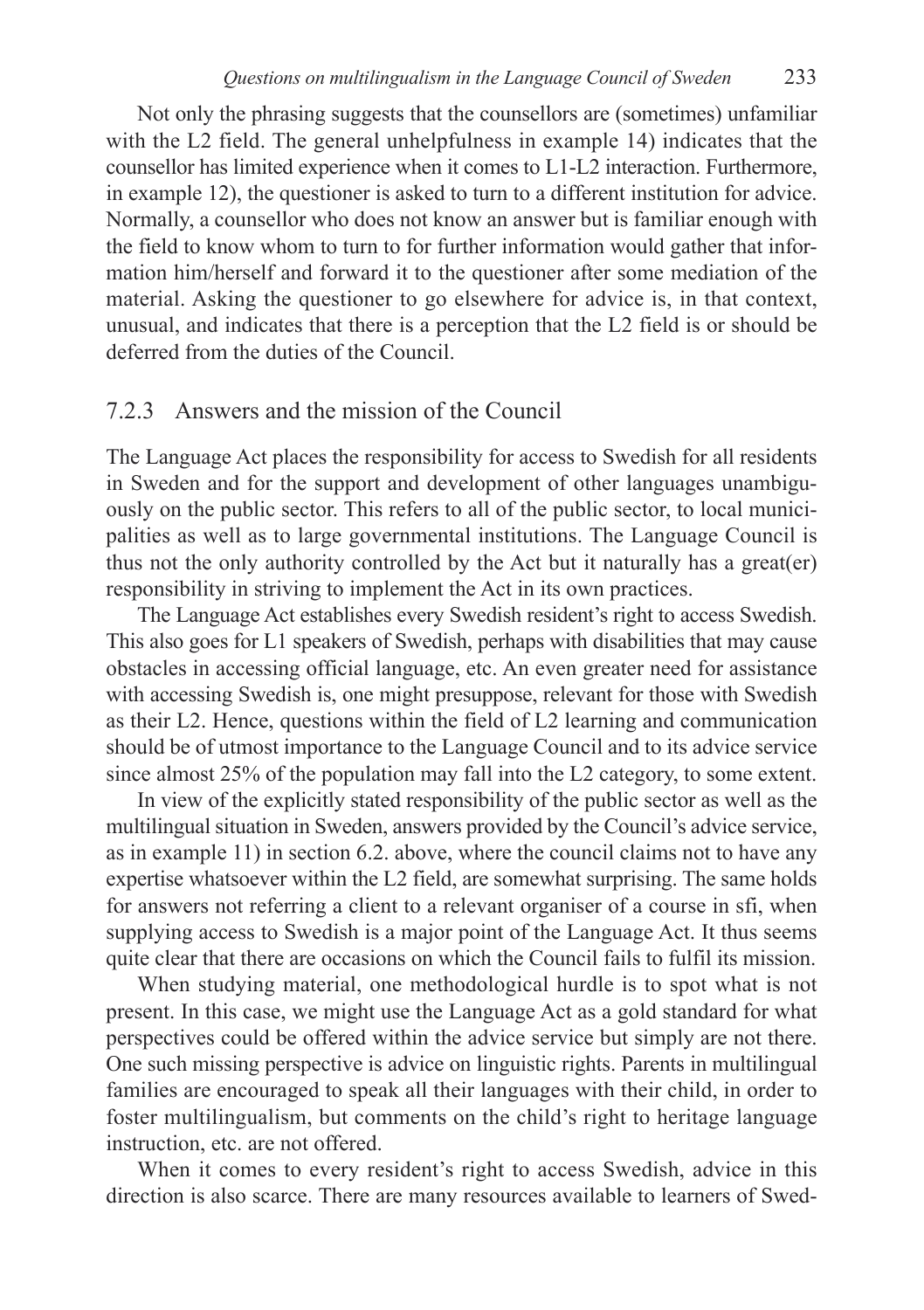ish, and those could have been recommended alongside information on the individual's right to language development in an attempt to pursue the content of the Language Act. Overall, the multilingual language policy expressed by the Language Act is mostly visible in the recommendations of the Language Council when it comes to languages other than Swedish. They are generally encouraged. Encouraging the use of non-standard varieties of Swedish is, however, not as much a project of the Council.

#### 7.2.4 Theoretical stances

What theoretical perspectives on language policies are present in the answers on multilingualism? One observation that can be made is that the answers draw a picture of a linguistic situation where some are L1 speakers and others L2 speakers, where some structures are "wrong", namely those produced by L2 speakers when deviating from an L1 norm, and some structures, also deviating from an L1 norm, are barely "mistakes" when produced by L1 speakers. This clear categorisation of language, or varieties within a language and its speakers, belongs to an essentialist linguistic paradigm (see section 3.3 above).

Other perspectives are harder to catch sight of in the material. As in section 7.2.3 above, we may ask ourselves what perspectives are missing, and why? Some perspectives are perhaps not very visible in the present-day language policy discourse. However, one perspective that we might expect to find in the answers of the Language Council is the functional one, this perspective having been favoured by the Swedish language policy tradition since the 1930s at least (Josephson 2018, 82). When it comes to multilingualism, there may be a slight tendency to answer questions from multilingual families in terms of functional perspectives; it is best to start speaking all languages with the child as early as possible since that will facilitate learning. (Note that there are no comments on what this might do to the identity of the family or the child; ultimate attainment of the languages is at heart of this answer.) The answer on abbreviations also adopts a functional perspective: comprehensibility within certain groups is affected. Otherwise, very few functional perspectives are offered when it comes to the L2 field. Especially Swedish as an L2 seems to be viewed as not very functional at all, which may be one reason for avoiding such arguments.

#### **8. Conclusion and finishing remarks**

This article points out some shortcomings in the advice service at the Language Council of Sweden. In no way do I intend to discredit any of the present or past members of staff. On the contrary, the staff of the Council consist of skilled linguists. I also wish to stress that many questions on multilingual matters are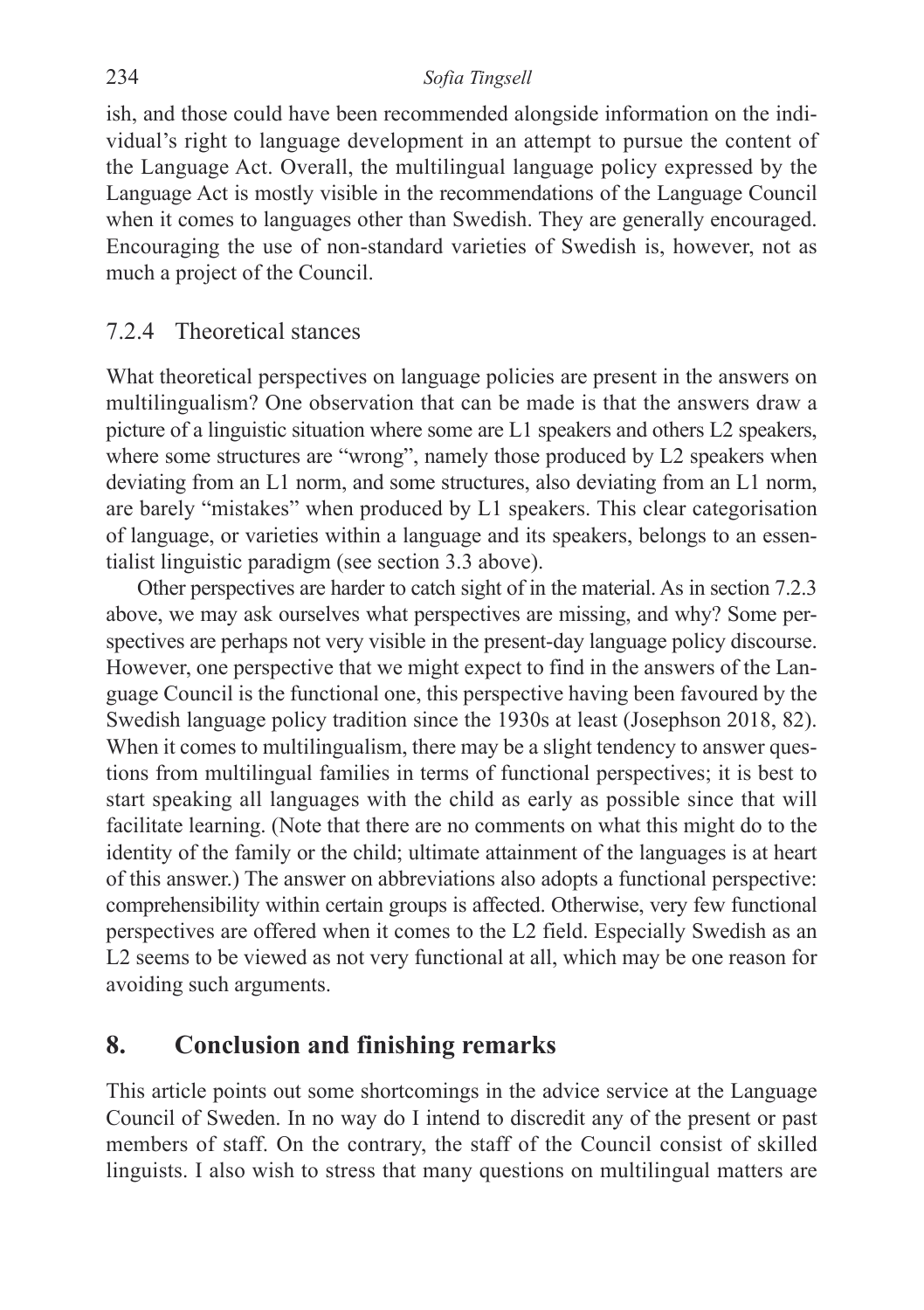answered correctly, with a great deal of insight and enthusiasm. When that has not been the case, I consider it rather a result of the disinterest in multilingualism, L2 learning and heritage language advancement on a political level as discussed by Hyltenstam/Milani (2012). There are no bad intentions involved.

The study has pointed to some tendencies: the general public asks few questions on multilingualism despite it being one of the most important linguistic matters over the last couple of decades. The Language Council, on its part, does not press the issue. However, the advice service is reactive and the counsellors are focused on delivering satisfactory answers. As part of their working method, they identify the question in the e-mail and aim to answer that and do little more, for reasons of efficiency. Hence, there is little space for elaborate answers on what is not explicitly asked for.

One way of helping the advice service evolve may be to give space to what is not necessarily in the question. The service could then become an arena for implementing and making relevant the intentions of the Language Act. If the answers not only address the question but also offer theoretically motivated material, the advice service would be of further benefit to the public while, at the same time, running the errands of language politics as intended in the Language Act.

#### **References**

- Houghton, S.A./Hashimoto, K. (eds.) (2018): *Towards post-native-speakerism. Dynamics and shifts*. Singapore: Singer Singapore.
- Hyltenstam, K./Milani, T. (2012): Flerspråkighetens sociopolitiska och sociokulturella ramar. In: Hyltenstam, K./Axelsson, M./Lindberg, I. (eds.): *Flerspråkighet – en forskningsöversikt*. Stockholm: Vetenskapsrådet, 17*-*152
- Josephson, O. (2018): *Språkpolitik*. Stockholm: Morfem.
- Kowalski, H./Tingsell, S./Spetz, J. (2018): Ett flerspråkigt lärande bäddar för bättre kunskaper i svenska. In: *Dagens Nyheter* 20.07.2018. https://www.dn.se/debatt/andraej-i-klara-ett-flersprakigt-larande-baddar-for-battre-kunskaper-i-svenska/ (last accessed 05.01.2019).
- Lindgren, B. (2007): *Nämnd*, *inte glömd: Historik över Nämnden för språkvård och Svenska språknämnden 1944-2007*. Stockholm: Svenska språknämnden.
- Milani, T. (2008): Language testing and citizenship: A language ideological debate in Sweden. In: *Language and Society* 38, 1, 27*-*59.
- Orstand, N. (2015): The Syrian refugee crisis: A comparison of responses by Germany, Sweden, United Kingdom and the United States. In: *Journal of Migration and Human Security* 3, 3, 255*-*279.
- Prop. 2008/09:153 (2008): *Språk för alla förslag till språklag*. Stockholm: Regeringen.